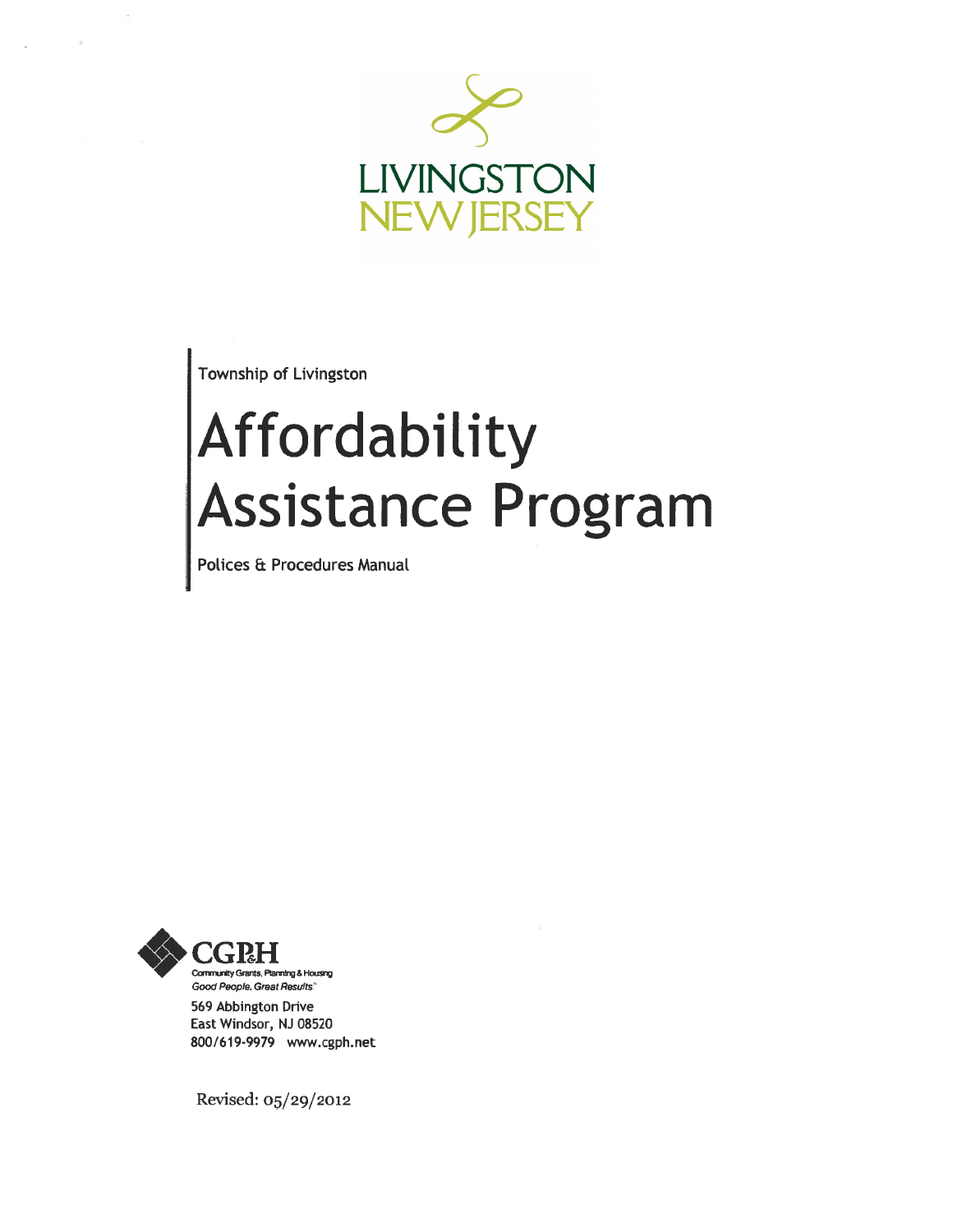## Table of Contents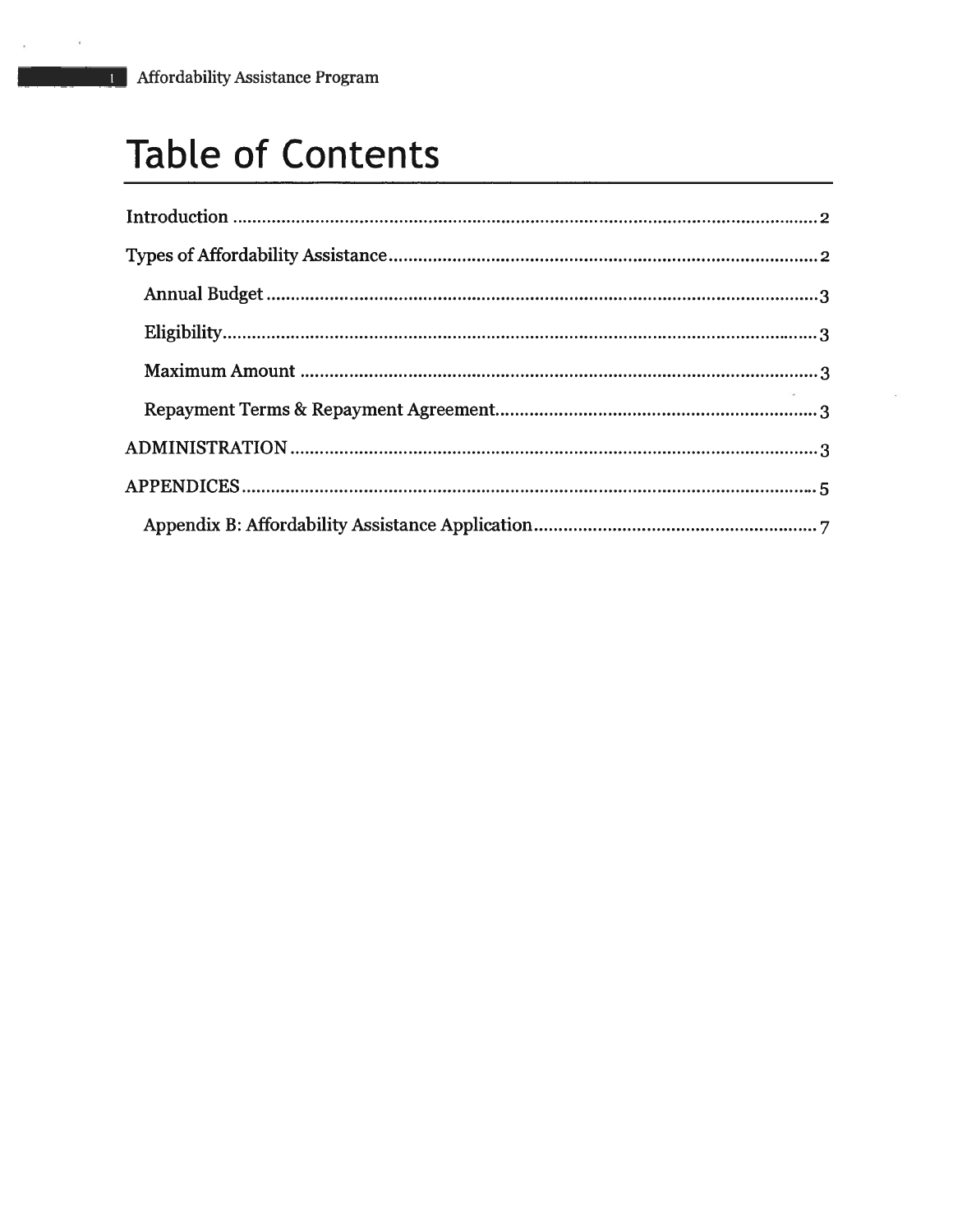#### Polices & Procedures Manual

#### Introduction

The purpose of this Manual is to describe the policies and procedures of the Affordability Assistance Program. This Manual describes the basic content and operation of the various affordable assistance programs. It has been prepared with <sup>a</sup> flexible format allowing for periodic updates of its sections, when required, due to revisions in regulations and/or procedures.

Where it is found that <sup>a</sup> new procedure may be more effective or can eliminate <sup>a</sup> recurring problem, that procedure maybe incorporated into the program operation by amending this Operating Manual. In addition, this manual may be periodically revised to reflect changes in local, state, and federal policies and regulations relative to implementation of the Affordable Housing Programs described herein.

#### Types of Affordability Assistance

The three types of affordability assistance are listed below. The specifics of each type are summarized in Appendix A.

- 1. First Months Rent When applicants of affordable rental housing move into an affordable rental unit, they experience financial hardship resulting from paying the security deposit and first month's rent at the same time. To address this hardship, Livingston Township will pay for the first month's rent for renters moving into deed restricted affordable units. This assistance is <sup>a</sup> gran<sup>t</sup> and does not need to be paid back. The Township has elected to pay for the first month rent rather than the security deposit so the tenant will have an incentive to maintain the unit in order to receive the security deposit back when they move out.
- 2. Create Additional Very Low Income Units-Affordability assistance will be utilized to create additional very low income units by converting <sup>a</sup> moderate or low income unit into <sup>a</sup> very low income unit in new developments. The affordability assistance will result in additional very low income units beyond what is required by state affordable housing rules. Livingston will negotiate with developers of inclusionary developments to determine the appropriate amount of subsidy required to make the unit affordable to <sup>a</sup> very low income household. This subsidy amount may be determined by the following method outlined in N.J.A.C. 5:97-8.8 (2) but it is not required:

A 100-unit development in a municipality consists of 80 market-rate rental units, 10 moderate-income rental units and 10 low-income rental units. Two of the low-income units are priced to be affordable to <sup>a</sup> household earning <sup>30</sup> percen<sup>t</sup> ofregional median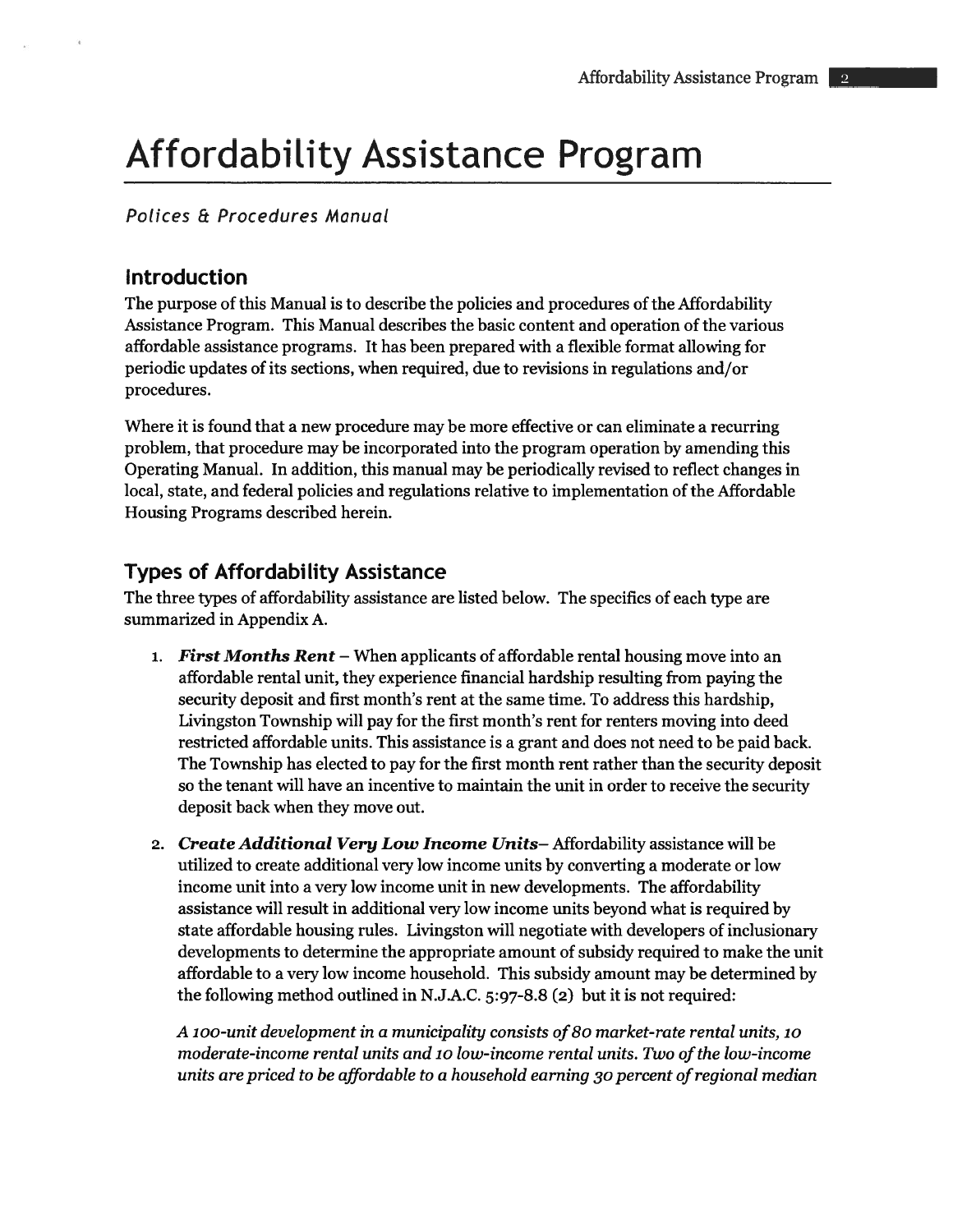income (RMI). The remaining eight low-income units are priced to be affordable to households earning 45 percent of RMI. The rental rate established for the units priced at a 45 percent level of affordability is \$603.00 per month while the rental rate established for units priced at a 30 percent level of affordability is \$353.00 for a difference of \$250.00 per month or\$3,000 per year. Assuming <sup>a</sup> capitalization rate of 8.5 percen<sup>t</sup> would establish <sup>a</sup> 30-year presen<sup>t</sup> value of \$35,294 on the reduced rental income. Therefore, <sup>a</sup> developer might consider re-pricing low-income units to provide additional very low income units in exchange for an up-front lump sum paymen<sup>t</sup> of \$35,294for each unit re-priced.

3. Other — Livingston will identify other mechanisms to make units more affordable in the Township. If assistance is directly provided to an existing tenant or owner of affordable housing, the applicant will be income certified at the time of the application.

#### Annual Budget

The annual budget for the first month's rent program is \$6,000 per year.

#### **Eligibility**

Applications submitted for affordability assistance will be provided on <sup>a</sup> first- come, first-served basis according to the following criteria:

- 1. There are Affordability Assistance Funds remaining in the budget for the year. This will include whether sufficient funds have been allocated to very low-income households.
- 2. The applicant rents <sup>a</sup> deed-restricted affordable unit in Livingston Township that they maintain as their primary residence.
- 3. The applicant has not received an affordability assistance gran<sup>t</sup> in the past. (Only one award per household is permitted. This requirement can be waived with justification.)
- 4. The applicant is income certified. Applicants for assistance with first month's rent will have already been income certified. Applicants applying for all other types of assistance will require income certification at the time of application.

#### Maximum Amount

The maximum amount of assistance that may be provided is in Appendix A.

#### Repayment Terms & Repayment Agreement

Recipients of assistance through the first month's rent assistance program will not be required to pay back the assistance. There fore there is no repaymen<sup>t</sup> term or repaymen<sup>t</sup> agreement.

#### ADMINISTRATION

The Municipal Housing Liaison will be responsible for administering the program. Questions about the Program should be directed the Municipal Housing Liaison.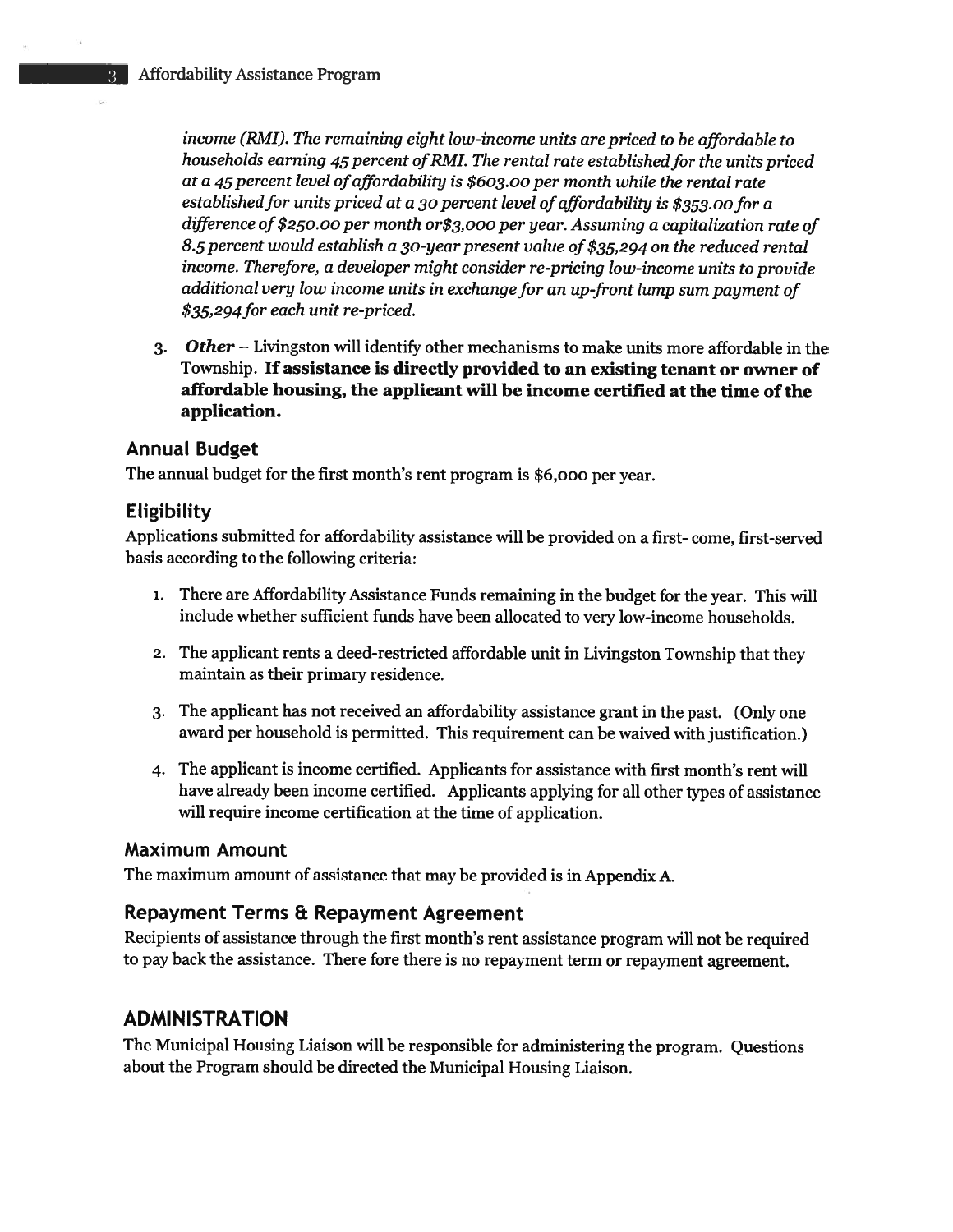Jackie Coombs-Hollis

 $\left\langle \mathbf{t}\right\rangle$ 

 $\mathcal{R}^{\mathcal{C}}$ 

Township of Livingston Planning Administrator and Municipal Housing Liaison Phone: 973-535-7955 / Ext. <sup>5511</sup> Fax: 973-535-7989 Email: jhollis@livingstonnj.org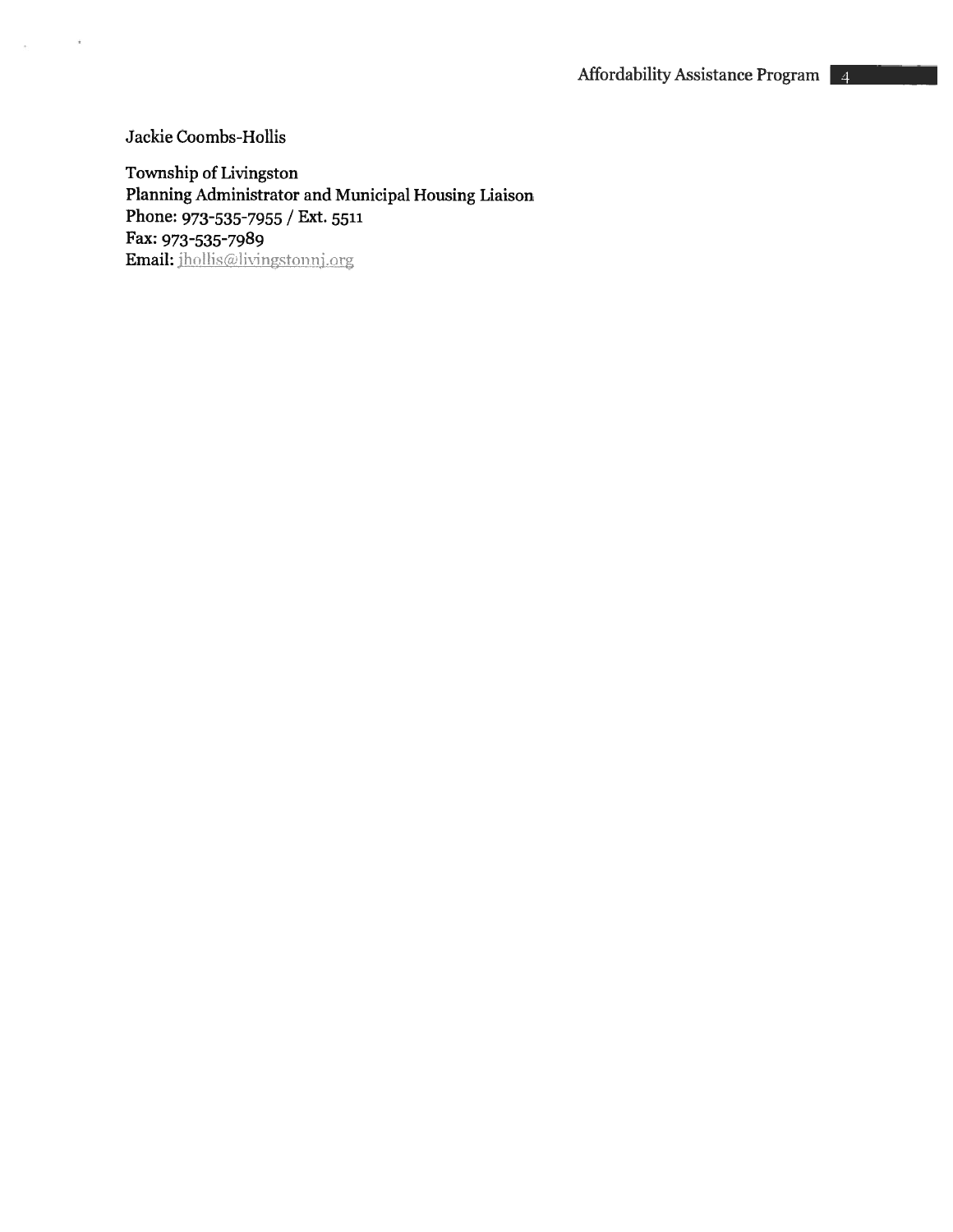#### APPENDICES

 $\sim 100$ 

in.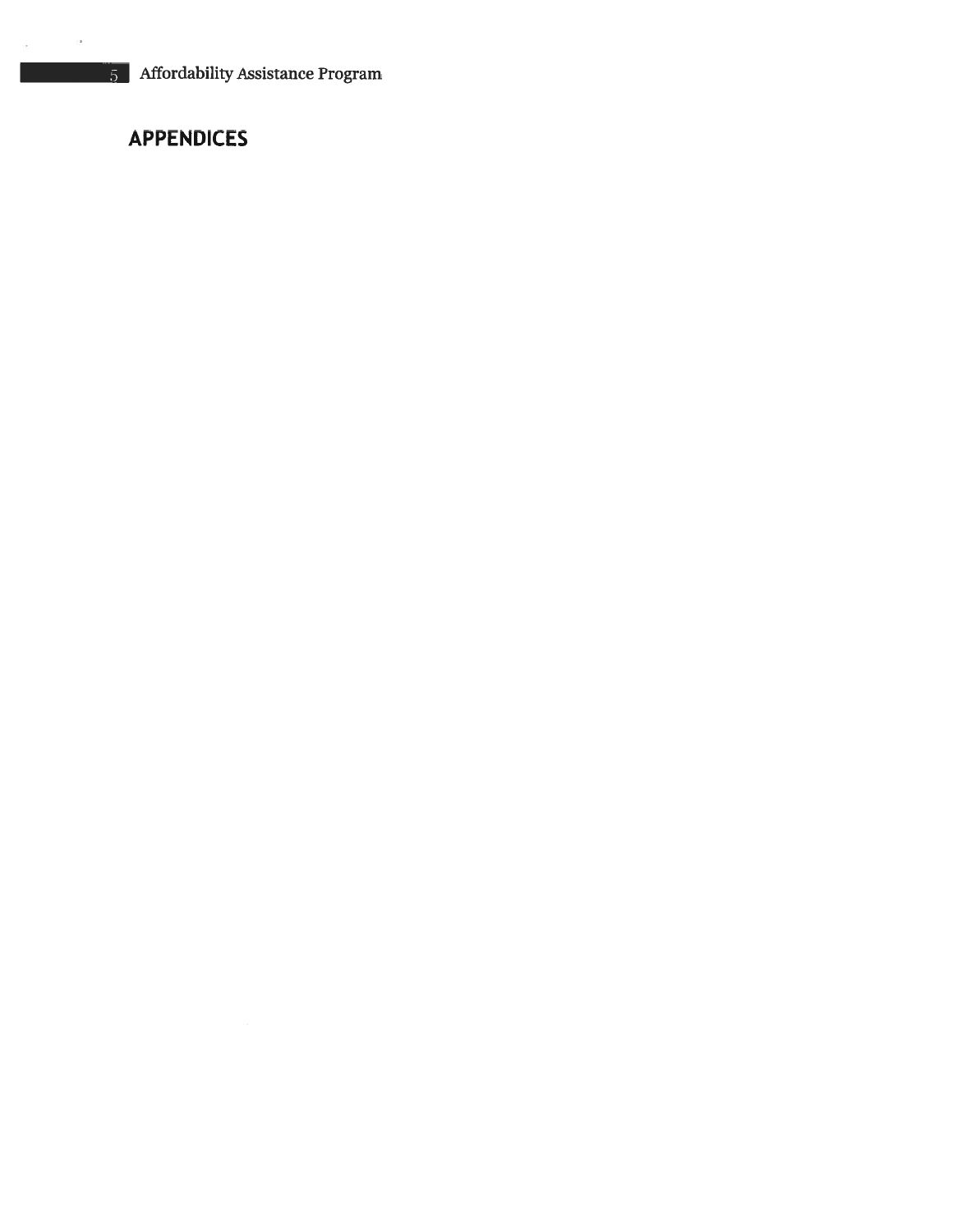|                                 | <b>Rental - First Month Rent</b>                                                                                                                                                                                                                                                                                                                                                                                                                                                                                                                                                                                                                                                                                                                                                  |  |  |  |  |
|---------------------------------|-----------------------------------------------------------------------------------------------------------------------------------------------------------------------------------------------------------------------------------------------------------------------------------------------------------------------------------------------------------------------------------------------------------------------------------------------------------------------------------------------------------------------------------------------------------------------------------------------------------------------------------------------------------------------------------------------------------------------------------------------------------------------------------|--|--|--|--|
|                                 |                                                                                                                                                                                                                                                                                                                                                                                                                                                                                                                                                                                                                                                                                                                                                                                   |  |  |  |  |
| <b>Purpose</b>                  | Assist renters of affordable units by paying the first month's rent.                                                                                                                                                                                                                                                                                                                                                                                                                                                                                                                                                                                                                                                                                                              |  |  |  |  |
| Max. Amt.                       | Up to 1 month's rent                                                                                                                                                                                                                                                                                                                                                                                                                                                                                                                                                                                                                                                                                                                                                              |  |  |  |  |
| <b>Terms</b>                    | The assistance is a grant and does not need to be returned.                                                                                                                                                                                                                                                                                                                                                                                                                                                                                                                                                                                                                                                                                                                       |  |  |  |  |
| <b>Additional</b><br>criteria   | Priority to very low-income households                                                                                                                                                                                                                                                                                                                                                                                                                                                                                                                                                                                                                                                                                                                                            |  |  |  |  |
| Assistance<br>paid to           | Landlord                                                                                                                                                                                                                                                                                                                                                                                                                                                                                                                                                                                                                                                                                                                                                                          |  |  |  |  |
| <b>Advertising</b>              | Landlord will inform applications at the time they apply.                                                                                                                                                                                                                                                                                                                                                                                                                                                                                                                                                                                                                                                                                                                         |  |  |  |  |
| <b>Budget</b><br>(approximate)  | \$6,000 per year                                                                                                                                                                                                                                                                                                                                                                                                                                                                                                                                                                                                                                                                                                                                                                  |  |  |  |  |
| <b>Eligibility</b><br>criteria: | There are Affordable Assistance Funds remaining in the budget for the year. This will include<br>1.<br>whether sufficient funds have been provided to very low income households.<br>2.<br>The applicant owns or rents a deed restricted affordable unit in Livingston Township that they<br>maintain as their primary residence.<br>3.<br>The applicant has not received an affordability assistance grant in the past. (Only one award per<br>household is permitted. This required can be waived with justification.)<br>The applicant is income certified. Applicants applying for first months rent will have already been<br>4.<br>income certified. Applicants applying for all other types of assistance will require income<br>certification at the time of application. |  |  |  |  |

#### APPENDIX A: Summary of First Month Rent Program Terms

 $\tilde{\mathcal{A}}$ 

 $\mathcal{A}$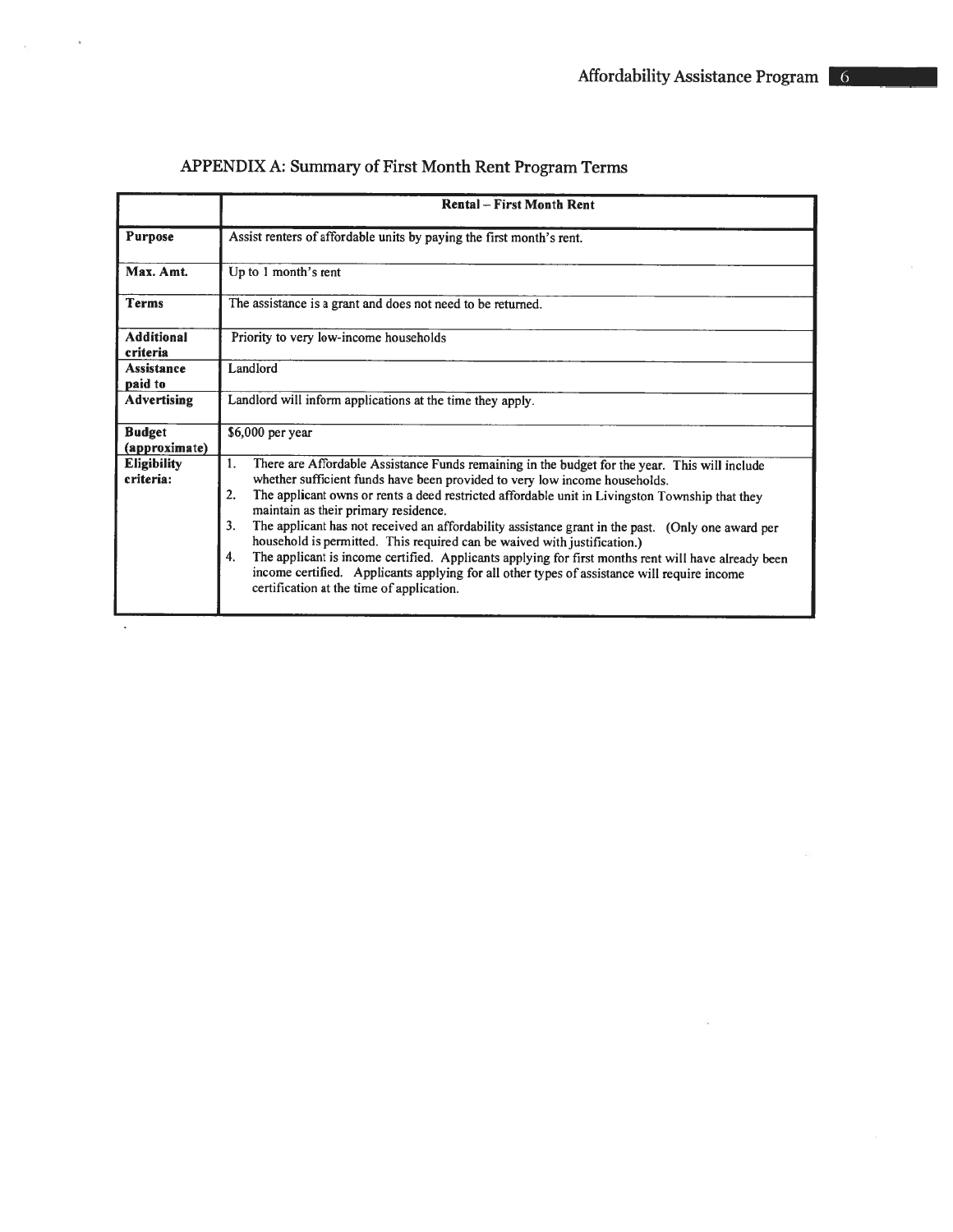#### Appendix B: Affordability Assistance Application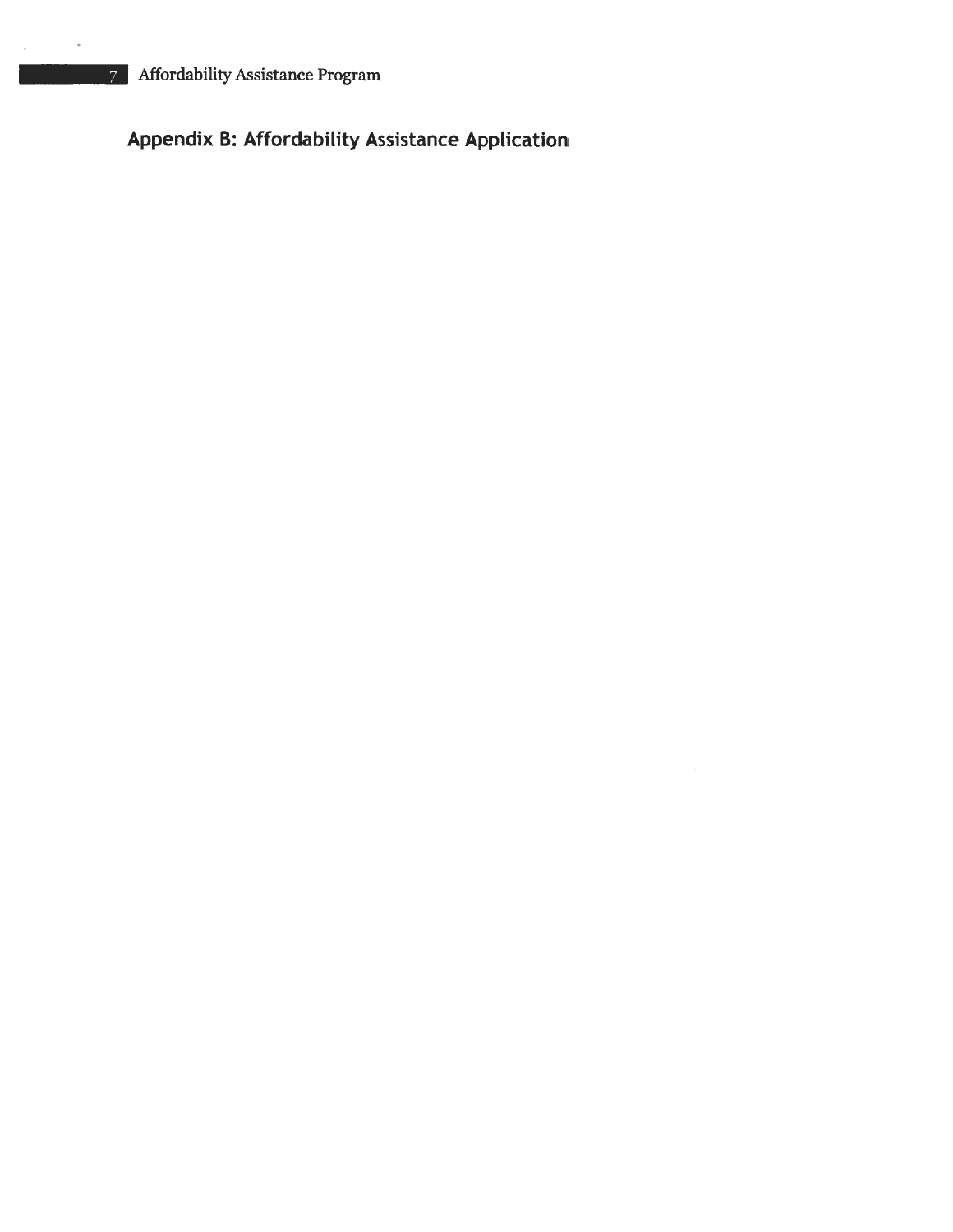#### APPLICATION FOR AFFORDABILITY ASSISTANCE IN LIVINGSTON TOWNSHIP

This application must be fully completed so that it can be accepted and processed. This application is not transferable. If you require assistance, please call Jackie Coombs-Hollis at 973-535-7955, extension 5511. If your application is complete and you are approved to receive affordability assistance, you will be certified by CGP&H and notified by mail. IT IS YOUR RESPONSIBILITY TO MAKE CERTAIN YOUR APPLICATION IS COMPLETE AND THE INFORMATION PROVIDED IS TRUE AND ACCURATE.

The information in this application and any other information that is required to complete this application are kept confidential. NO PART OF THIS APPLICATION OR YOUR APPLICATION FILE WILL BE GIVEN TO ANY PERSON, ENTITY OR BUSINESS NOT RELATED TO THE TOWNSHIP OF LIVINGSTON, OR THEIR AGENTS WITHOUT YOUR WRITTEN REQUEST OR CONSENT.

"Family" includes all persons living in <sup>a</sup> single unit whether they are related by blood, marriage or otherwise. The information requested includes information about all persons intending to reside in the Affordable Rental Unit.

Applications submitted for affordability assistance will be provided on <sup>a</sup> first-come, first-served basis according to the following criteria:

- 1. There are Affordable Assistance Funds remaining in the budget for the year.
- 2. The applicant owns or rents <sup>a</sup> deed- restricted affordable unit in Livingston Township that they maintain as their primary residence.
- 3. The applicant has not received an affordability assistance gran<sup>t</sup> in the past. (Only one award per household is permitted.)
- 4. The applicant is income certified.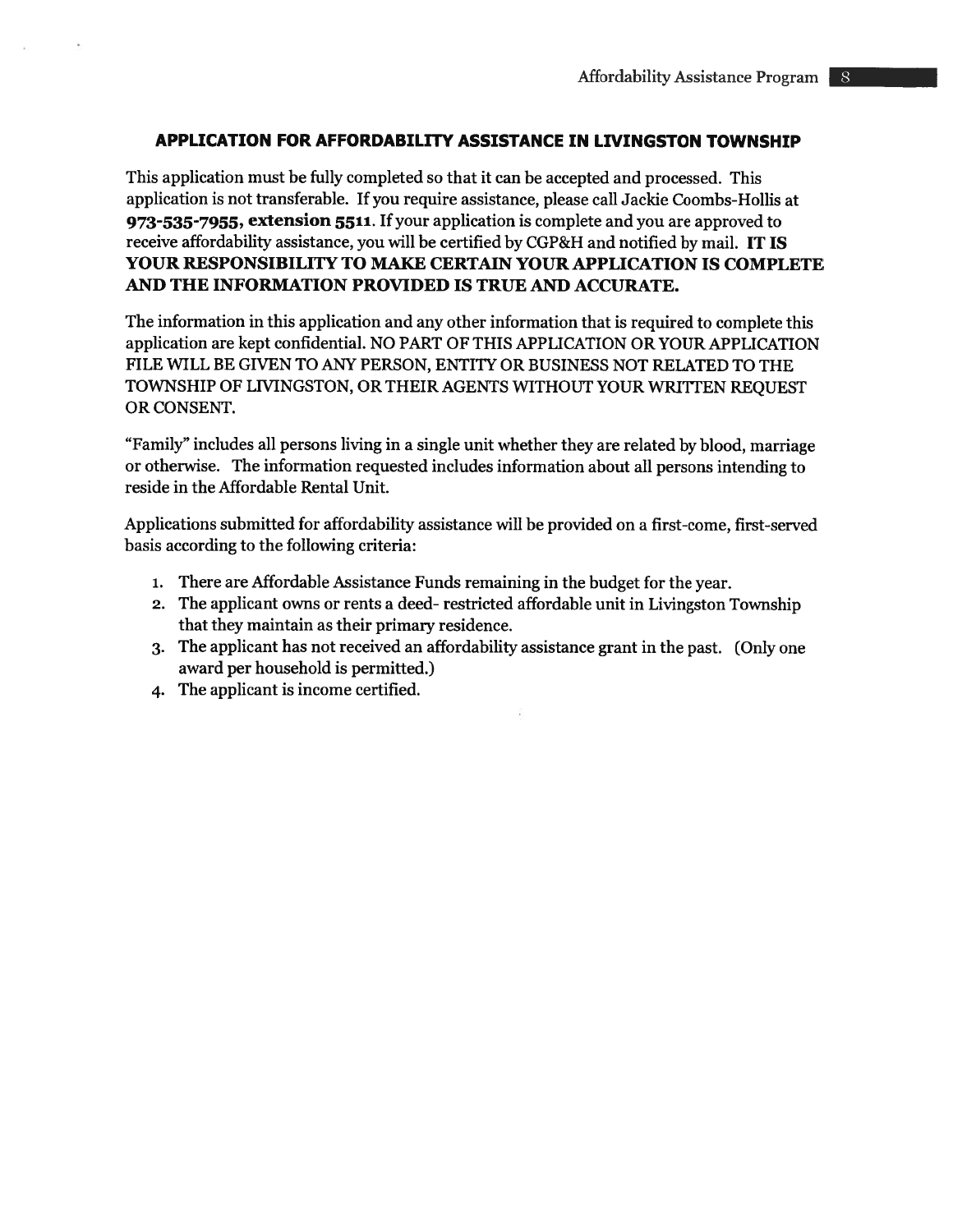# Part I. All Applicants must complete this section Affordability Assistance Program<br>Part I. All Applicants must complete this section<br>Name:

Date: \_\_\_\_\_

1. Please indicate what type of assistance you are applying for (Choose one):

| <b>First Month Rent</b>                 | • Up to one month's rent                                                                                                                       |
|-----------------------------------------|------------------------------------------------------------------------------------------------------------------------------------------------|
| Other: PLEASE DESCRIBE<br><b>BELOW:</b> | • Other types of assistance may be<br>available under special circumstances<br>such as a special assessment by the<br>homeowner's association. |

- 2. \$ Amount of Request (Please see above for maximum amounts):
- 3. Please explain the reason why you need assistance (attach additional paper if needed):

#### **CERTIFICATION**

I hereby certify that the above information concerning my family size, actual gross income as well as all other information contained herein is true and accurate to the best of my knowledge. I further understand that Livingston Township is relying upon this information in order to determine whether I qualify for affordability assistance. I further certify that the copies of the documents attached to this application are true and accurate copies of the originals of such documents. I further certify that I intend to personally occupy the unit as my primary residence excep<sup>t</sup> for reasonable periods of vacations and illnesses. I understand that I cannot sublet or re-rent the unit.

I authorize Livingston Township or their agents to check for accuracy on any and all statements and representations made in this application. This may include calls to employers to verify income, contact with banks, etc.

Applicant

Co-Applicant

Date Date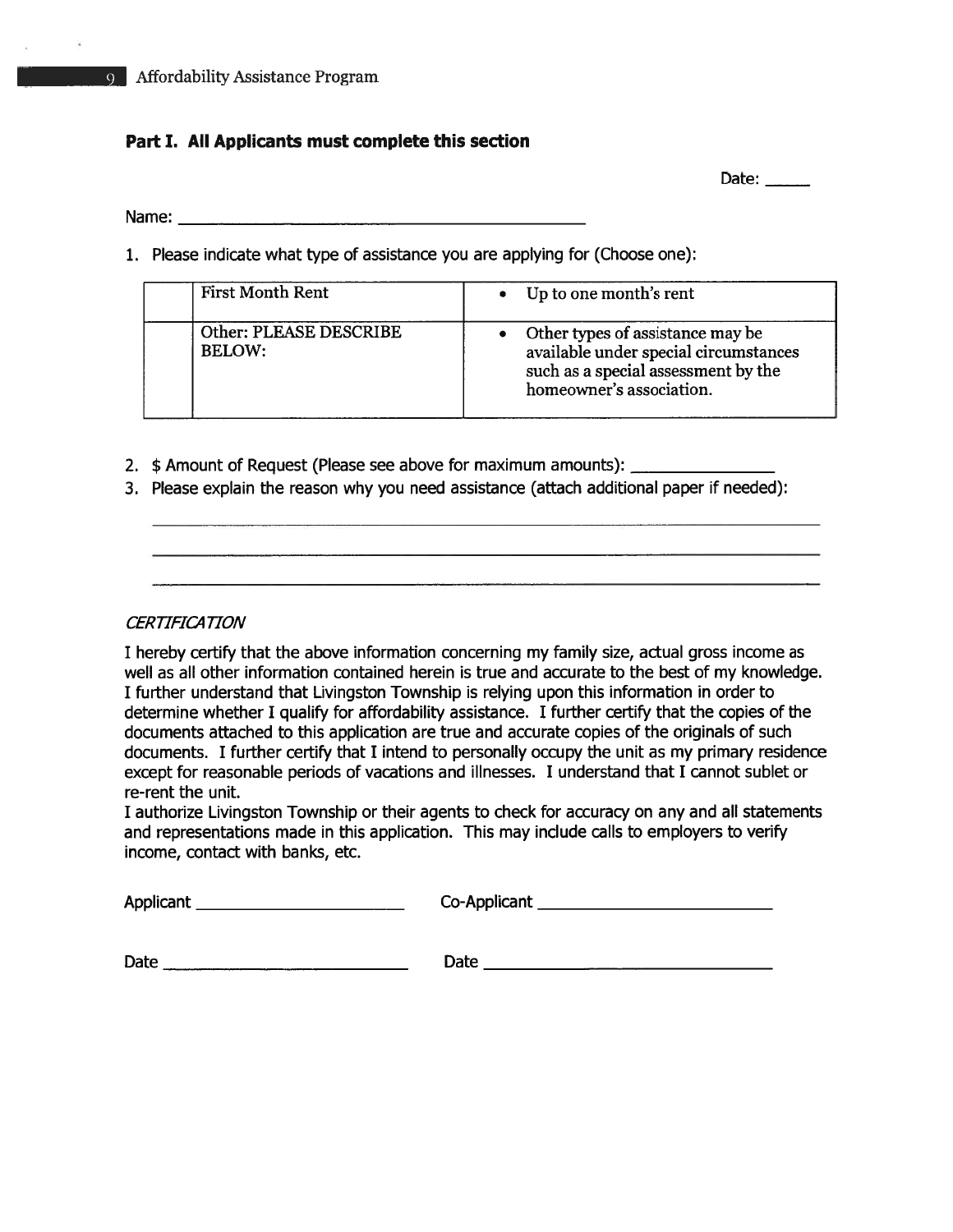#### Part II: Only complete this section if you are applying for assistance other than first months rent.

Please list your estimated monthly expenses:

 $\tilde{\mathcal{L}}$ 

 $\boldsymbol{\widetilde{\omega}}$ 

|                                    | Affordability Assistance Program                                               |
|------------------------------------|--------------------------------------------------------------------------------|
|                                    |                                                                                |
|                                    |                                                                                |
|                                    | Only complete this section if you are applying for assistance other than first |
| rent.                              |                                                                                |
| t your estimated monthly expenses: |                                                                                |
|                                    |                                                                                |
|                                    | Monthly Expense                                                                |
| <b>Auto</b>                        |                                                                                |
| Loan                               |                                                                                |
| Insurance                          |                                                                                |
| Maintenance/Repairs                |                                                                                |
| <b>Housing</b>                     |                                                                                |
| Rent/Mortgage                      |                                                                                |
| Home owners association            |                                                                                |
| Property Tax                       |                                                                                |
| Insurance                          |                                                                                |
| <b>Medical</b>                     |                                                                                |
| <b>Health Insurance</b>            |                                                                                |
| Co-pays                            |                                                                                |
| Other (medications, glasses, etc.) |                                                                                |
| <b>Utilities</b>                   |                                                                                |
| Internet/phone/cable               |                                                                                |
| Electricity/heating                |                                                                                |
| <b>Water Sewer</b>                 |                                                                                |
| <b>Trash</b>                       |                                                                                |
| <b>Cell Phone</b>                  |                                                                                |
| <b>Other</b>                       |                                                                                |
| Childcare/day care                 |                                                                                |
| <b>Child Support/Alimony</b>       |                                                                                |
| Credit card debt                   |                                                                                |
| Education                          |                                                                                |
| Food                               |                                                                                |
| Gas/tolls/parking                  |                                                                                |
| <b>Public Transportation</b>       |                                                                                |
| Student loan                       |                                                                                |
| <b>Tuition</b>                     |                                                                                |
| Other: (please specify)            |                                                                                |
|                                    |                                                                                |
|                                    |                                                                                |
|                                    |                                                                                |
|                                    |                                                                                |
|                                    |                                                                                |
|                                    |                                                                                |
| <b>TOTAL Expenses</b>              |                                                                                |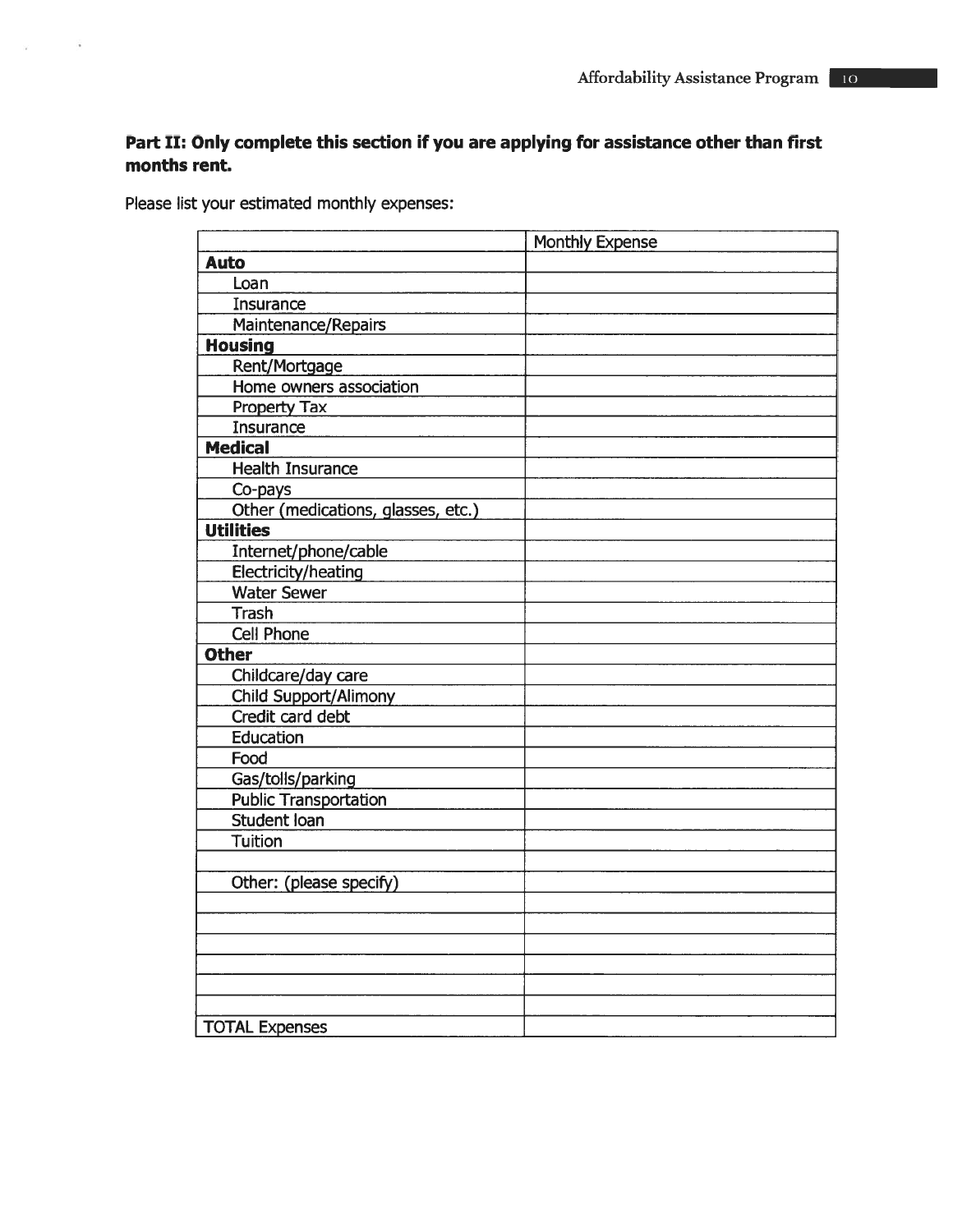#### HOUSEHOLD COMPOSITION

| Affordability Assistance Program |                                                                                             |  |
|----------------------------------|---------------------------------------------------------------------------------------------|--|
|                                  | If your total monthly expenses, exceed your monthly income, how will you pay your household |  |
|                                  |                                                                                             |  |
| <b>HOUSEHOLD COMPOSITION</b>     |                                                                                             |  |
|                                  |                                                                                             |  |
|                                  | Name of Household Member filling out this form __________________________________Sex: M/F   |  |
|                                  |                                                                                             |  |
|                                  |                                                                                             |  |
| Date of Birth ________________   |                                                                                             |  |
|                                  |                                                                                             |  |
|                                  |                                                                                             |  |
|                                  |                                                                                             |  |
|                                  |                                                                                             |  |

Please list all other household members, excluding the person filling out this form,

| who will live in the unit. |                     |  |  |                                          |  |
|----------------------------|---------------------|--|--|------------------------------------------|--|
| <b>NAME</b>                | <b>RELATIONSHIP</b> |  |  | <b>GENDER BIRTH DATE SOCIAL SECURITY</b> |  |
|                            |                     |  |  |                                          |  |
|                            |                     |  |  |                                          |  |
|                            |                     |  |  |                                          |  |
|                            |                     |  |  |                                          |  |

#### HOUSING REQUIREMENTS

How may persons presently live in your home? \_\_\_\_\_\_\_\_\_\_\_\_\_\_\_\_\_\_\_\_\_\_\_\_\_\_\_\_\_\_\_\_\_\_\_

How many are less than 18 years of age?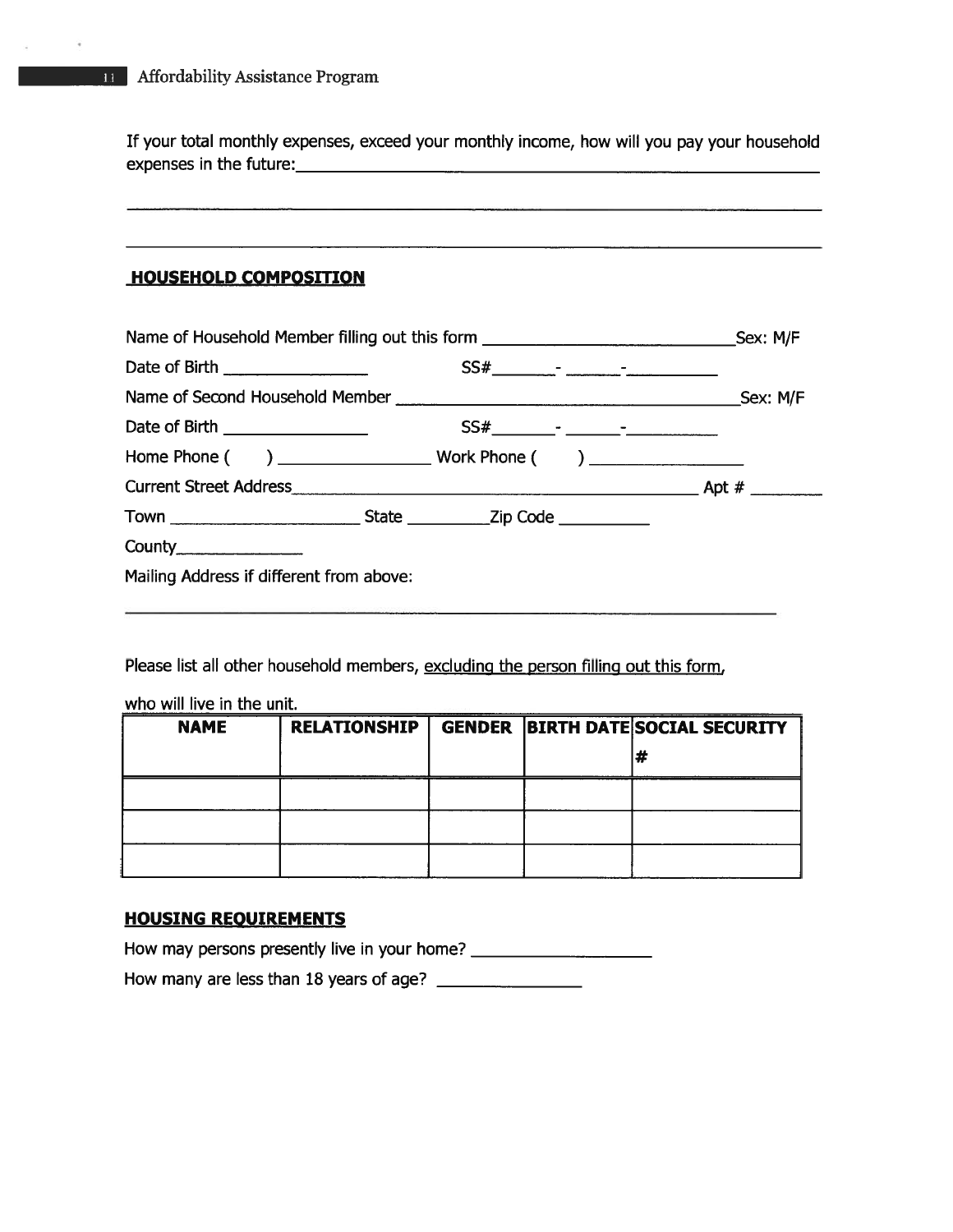#### EMPLOYMENT INFORMATION

|                |                                                                                    | <b>Affordability Assistance Prograp</b>                                                   |
|----------------|------------------------------------------------------------------------------------|-------------------------------------------------------------------------------------------|
|                | <b>EMPLOYMENT INFORMATION</b>                                                      |                                                                                           |
|                | employment and is 18 years of age or over. (Also include any part-time employment) | Please fill out the information below for every household member who receives income from |
| $\mathbf{1}$ . |                                                                                    |                                                                                           |
|                |                                                                                    |                                                                                           |
|                |                                                                                    |                                                                                           |
|                |                                                                                    |                                                                                           |
|                |                                                                                    |                                                                                           |
| 2.             |                                                                                    |                                                                                           |
|                |                                                                                    |                                                                                           |
|                |                                                                                    |                                                                                           |
|                |                                                                                    |                                                                                           |
|                |                                                                                    |                                                                                           |
| 3.             |                                                                                    |                                                                                           |
|                |                                                                                    |                                                                                           |
|                |                                                                                    |                                                                                           |
|                |                                                                                    |                                                                                           |
|                |                                                                                    |                                                                                           |
| 4.             |                                                                                    |                                                                                           |
|                |                                                                                    |                                                                                           |
|                |                                                                                    | $\begin{array}{c} \text{Country} \end{array}$                                             |
|                |                                                                                    |                                                                                           |
|                |                                                                                    | Phone #_________________________ Immediate Supervisor __________________________          |

#### INCOME DOCUMENTATION

Please use <sup>a</sup> separate income information section for every household member who is 18 years of age or over and receives income of any kind.

#### ATIACH THE FOLLOWING REQUIRED DOCUMENTS FOR EACH APPLICANT:

- 1) Copies of federal and state tax returns for the previous 3 consecutive years.
- 2) Copies of 4 consecutive/current pay stubs: including overtime, bonuses or tips.
- 3) Copies of 6 months current bank statements for all accounts.
- 4) Copies of child suppor<sup>t</sup> court documents and custody verification, if applicable, are required.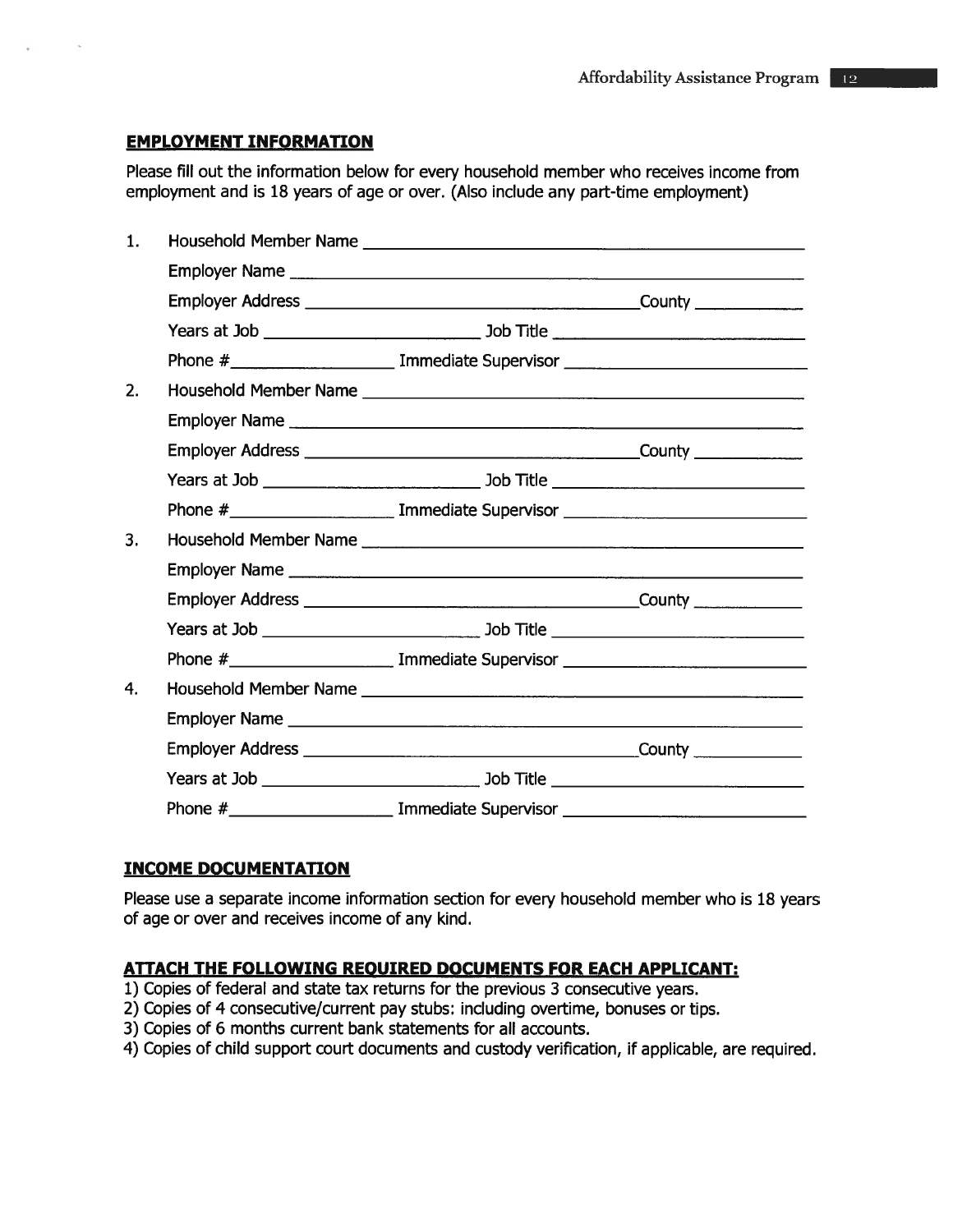#### INCOME CALCULATION

 $\mathbf{v} \in \mathbb{R}$ 

Please state the amount of your current annual projected gross income from each applicable source. Use additional pages if necessary if there are more than two incomes.

|                                  | ADULT #1                                                                                                                                                                                                                             | ADULT #2                                                                                                                                                                                                                                                                                                            |
|----------------------------------|--------------------------------------------------------------------------------------------------------------------------------------------------------------------------------------------------------------------------------------|---------------------------------------------------------------------------------------------------------------------------------------------------------------------------------------------------------------------------------------------------------------------------------------------------------------------|
| Gross Salary or Wages            | \$.<br><u> 1980 - Jan Barnett, primar popularno de la provincia de la provincia de la provincia de la provincia de la p</u>                                                                                                          | $\frac{1}{2}$                                                                                                                                                                                                                                                                                                       |
| Pension                          | \$.<br><u> 1980 - Amerikaans III (</u>                                                                                                                                                                                               | \$_<br>and the company of the company of                                                                                                                                                                                                                                                                            |
| <b>Social Security</b>           | $\sim$                                                                                                                                                                                                                               |                                                                                                                                                                                                                                                                                                                     |
| <b>Unemployment Compensation</b> | \$_                                                                                                                                                                                                                                  | $\frac{1}{2}$                                                                                                                                                                                                                                                                                                       |
| Child Support received           | $\frac{1}{2}$                                                                                                                                                                                                                        | \$                                                                                                                                                                                                                                                                                                                  |
| (Added to income)                |                                                                                                                                                                                                                                      |                                                                                                                                                                                                                                                                                                                     |
| Child Support paid               | $\frac{1}{2}$                                                                                                                                                                                                                        | \$.                                                                                                                                                                                                                                                                                                                 |
| (Subtracted from income)         |                                                                                                                                                                                                                                      |                                                                                                                                                                                                                                                                                                                     |
| <b>Disability Payment</b>        | $\frac{1}{2}$                                                                                                                                                                                                                        | \$.                                                                                                                                                                                                                                                                                                                 |
| Welfare                          | \$.                                                                                                                                                                                                                                  | \$                                                                                                                                                                                                                                                                                                                  |
| <b>Tips/Commissions</b>          |                                                                                                                                                                                                                                      | $\frac{1}{2}$ $\frac{1}{2}$ $\frac{1}{2}$ $\frac{1}{2}$ $\frac{1}{2}$ $\frac{1}{2}$ $\frac{1}{2}$ $\frac{1}{2}$ $\frac{1}{2}$ $\frac{1}{2}$ $\frac{1}{2}$ $\frac{1}{2}$ $\frac{1}{2}$ $\frac{1}{2}$ $\frac{1}{2}$ $\frac{1}{2}$ $\frac{1}{2}$ $\frac{1}{2}$ $\frac{1}{2}$ $\frac{1}{2}$ $\frac{1}{2}$ $\frac{1}{2}$ |
| Alimony                          | \$.<br><u> Liste de la construcción de la construcción de la construcción de la construcción de la construcción de la c</u>                                                                                                          | \$.<br><u> 1980 - Jan Samuel Barnett, politik eta politik eta politik eta politik eta politik eta politik eta politik e</u>                                                                                                                                                                                         |
| Other                            | $\frac{1}{2}$                                                                                                                                                                                                                        |                                                                                                                                                                                                                                                                                                                     |
| Total                            | $\frac{1}{2}$                                                                                                                                                                                                                        | $\frac{1}{2}$                                                                                                                                                                                                                                                                                                       |
| TOTAL OF GROSS INCOMES           | <b>Total \$</b> Provide the contract of the contract of the contract of the contract of the contract of the contract of the contract of the contract of the contract of the contract of the contract of the contract of the contract |                                                                                                                                                                                                                                                                                                                     |

#### INTEREST AND DIVIDEND INCOME

Please list all checking and savings accounts, CD's, Money Market Funds, Mutual Funds and any other assets held by financial institutions below, whether or not you gain interest from them for all members.

| <b>Name and address</b><br><b>Financial</b><br><b>Institution</b> | <b>Account</b><br><b>Number</b> | <b>Current</b><br><b>Balance/value</b> | $\frac{6}{6}$<br>interest | Projected<br><b>Annual</b><br><b>Interest Income</b> |
|-------------------------------------------------------------------|---------------------------------|----------------------------------------|---------------------------|------------------------------------------------------|
|                                                                   |                                 |                                        |                           |                                                      |
|                                                                   |                                 |                                        |                           |                                                      |
|                                                                   |                                 |                                        |                           |                                                      |

Total Projected Interest Income <sup>a</sup> year \$